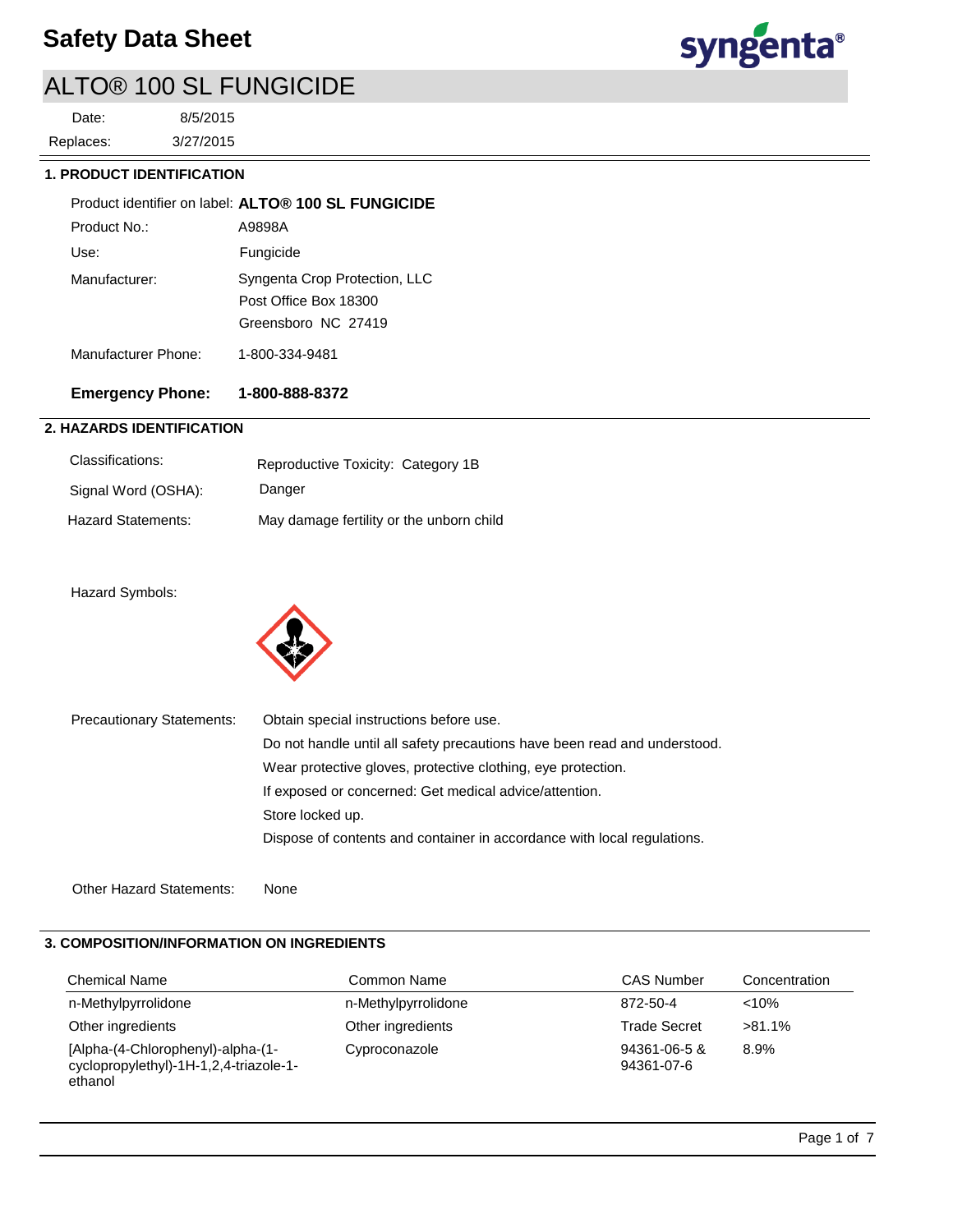

## ALTO® 100 SL FUNGICIDE

3/27/2015 8/5/2015 Replaces: Date:

Ingredients not precisely identified are proprietary or non-hazardous. Values are not product specifications.

#### **4. FIRST AID MEASURES**

Have the product container, label or Safety Data Sheet with you when calling Syngenta (800-888-8372), a poison contol center or doctor, or going for treatment.

- If swallowed: Call Syngenta (800-888-8372), a poison control center or doctor immediately for treatment advice. Do not give any liquid to the person. Do not induce vomiting unless told to do so after calling 800-888- 8372 or by a poison control center or doctor. Do not give anything by mouth to an unconscious person. Ingestion:
- If in eyes: Hold eye open and rinse slowly and gently with water for 15-20 minutes. Remove contact lenses, if present, after 5 minutes, then continue rinsing eye. Call Syngenta (800-888-8372), a poison control center or doctor for treatment advice. Eye Contact:
- If on skin or clothing: Take off contaminated clothing. Rinse skin immediately with plenty of water for 15-20 minutes. Call Syngenta (800-888-8372), a poison control center or doctor for treatment advice. Skin Contact:
- If inhaled: Move person to fresh air. If person is not breathing, call 911 or an ambulance, then give artificial respiration, preferably mouth-to-mouth if possible. Call Syngenta (800-888-8372), a poison control center or doctor for further treatment advice. Inhalation:
- Most important symptoms/effects:

Not Applicable

Indication of immediate medical attention and special treatment needed:

There is no specific antidote if this product is ingested.

Treat symptomatically.

#### **5. FIRE FIGHTING MEASURES**

Suitable (and unsuitable) extinguishing media:

Use dry chemical, foam or CO2 extinguishing media. If water is used to fight fire, dike and collect runoff.

Specific Hazards:

During a fire, irritating and possibly toxic gases may be generated by thermal decomposition or combustion.

Special protective equipment and precautions for firefighters:

Wear full protective clothing and self-contained breathing apparatus. Evacuate nonessential personnel from the area to prevent human exposure to fire, smoke, fumes or products of combustion.

#### **6. ACCIDENTAL RELEASE MEASURES**

Personal precautions, protective equipment, and emergency procedures: Follow exposure controls/personal protection outlined in Section 8.

Methods and materials for containment and cleaning up:

Control the spill at its source. Contain the spill to prevent from spreading or contaminating soil or from entering sewage and drainage systems or any body of water. Clean up spills immediately, observing precautions in Protective Equipment Section. Cover entire spill with absorbing material and place into compatible disposal container. Scrub area with hard water detergent (e.g. commercial products such as Tide, Joy, Spic and Span). Pick up wash liquid with additional absorbent and place into compatible disposal container. Once all material is cleaned up and placed in a disposal container, seal container and arrange for disposition.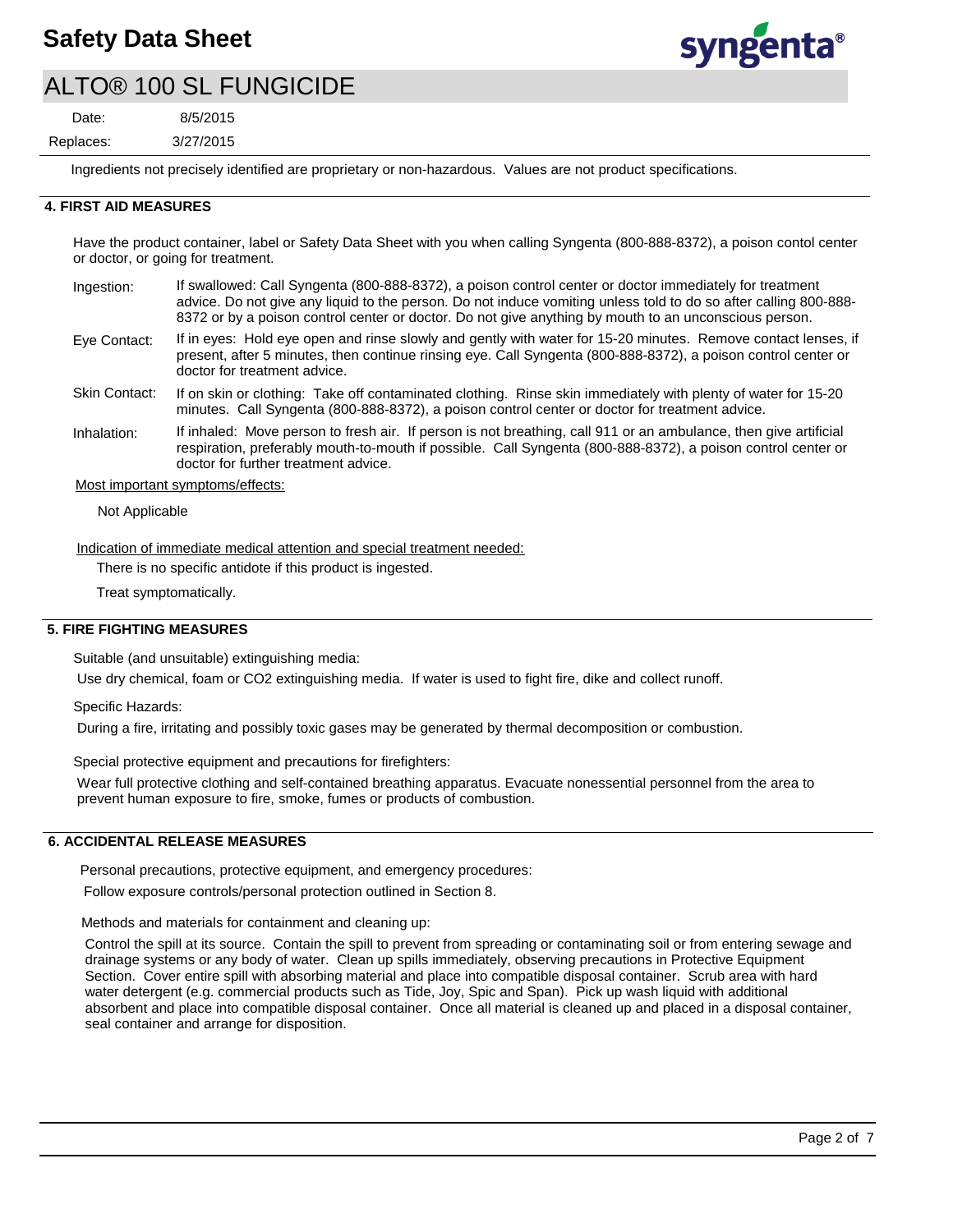

## ALTO® 100 SL FUNGICIDE

3/27/2015 8/5/2015 Replaces: Date:

#### **7. HANDLING AND STORAGE**

#### Precautions for safe handling:

Store the material in a well-ventilated, secure area out of reach of children and domestic animals. Do not store food, beverages or tobacco products in the storage area. Prevent eating, drinking, tobacco use, and cosmetic application in areas where there is a potential for exposure to the material. Wash thoroughly with soap and water after handling.

Conditions for safe storage, including any incompatibilities:

Store locked up.

#### **8. EXPOSURE CONTROLS/PERSONAL PROTECTION**

#### **THE FOLLOWING RECOMMENDATIONS FOR EXPOSURE CONTROLS/PERSONAL PROTECTION ARE INTENDED FOR THE MANUFACTURE, FORMULATION AND PACKAGING OF THIS PRODUCT.**

#### **FOR COMMERCIAL APPLICATIONS AND/OR ON-FARM APPLICATIONS CONSULT THE PRODUCT LABEL.**

Occupational Exposure Limits:

| <b>Chemical Name</b> | <b>OSHA PEL</b> | <b>ACGIH TLV</b> | Other                    | Source         |
|----------------------|-----------------|------------------|--------------------------|----------------|
| n-Methylpyrrolidone  | Not Established | Not Established  | 10 ppm TWA, Skin         | AIHA           |
| Other ingredients    | Not Established | Not Established  | Not Established          | Not Applicable |
| Cyproconazole        | Not Established | Not Established  | $0.5 \text{ mg/m}^3$ TWA | Manufacturer   |

#### Appropriate engineering controls:

Use effective engineering controls to comply with occupational exposure limits (if applicable).

#### Individual protection measures:

#### Ingestion:

Prevent eating, drinking, tobacco usage and cosmetic application in areas where there is a potential for exposure to the material. Wash thoroughly with soap and water after handling.

#### Eye Contact:

Where eye contact is likely, use chemical splash goggles.

#### Skin Contact:

Where contact is likely, wear chemical-resistant gloves (such as barrier laminate or butyl rubber), coveralls, socks and chemical-resistant footwear.

#### Inhalation:

A combination particulate/ organic vapor respirator may be necessary until effective engineering controls are installed to comply with occupational exposure limits. Use a NIOSH approved respirator with an organic vapor (OV) cartridge or canister with an HE prefilter.

Use a self-contained breathing apparatus in cases of emergency spills, when exposure levels are unknown, or under any circumstances where air-purifying respirators may not provide adequate protection.

### **9. PHYSICAL AND CHEMICAL PROPERTIES**

Odor: Weak Appearance: Yellowish to brown liquid Odor Threshold: Not Available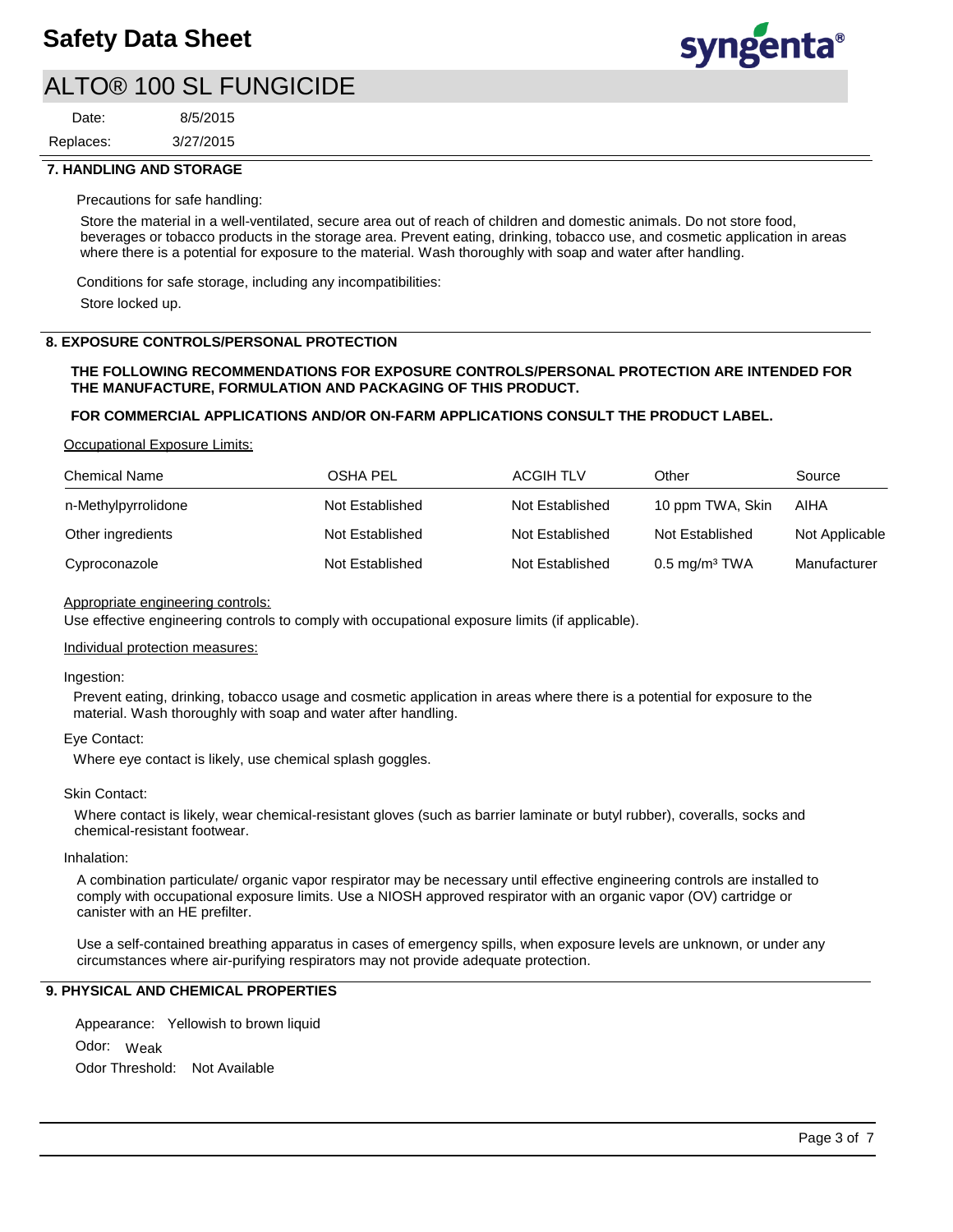

## ALTO® 100 SL FUNGICIDE

| 8/5/2015<br>Date:                                                                                                                                                  |  |                                  |  |  |  |  |
|--------------------------------------------------------------------------------------------------------------------------------------------------------------------|--|----------------------------------|--|--|--|--|
| 3/27/2015<br>Replaces:                                                                                                                                             |  |                                  |  |  |  |  |
| pH: 2.5 - 4.5 (1% in 500 ppm H20 @ 72 - 77°F (22 - 25°C))<br>Melting point/freezing point: Not Available<br>Initial boiling point and boiling range: Not Available |  |                                  |  |  |  |  |
| Flash Point (Test Method):                                                                                                                                         |  | 212°F (Pensky-Martens CC)        |  |  |  |  |
| Flammable Limits (% in Air):                                                                                                                                       |  | Not Available                    |  |  |  |  |
| Flammability:                                                                                                                                                      |  | Not Applicable                   |  |  |  |  |
| Vapor Pressure: Cyproconazole                                                                                                                                      |  | 2.25 x 10(-7) mmHg @ 77°F (25°C) |  |  |  |  |
| Vapor Density: Not Available<br>Relative Density: 1.11 - 1.14 g/cm <sup>3</sup> @ 68°F (20°C)                                                                      |  |                                  |  |  |  |  |
| Solubility (ies): Cyproconazole $360$ g/l @ 77°F (25°C)                                                                                                            |  |                                  |  |  |  |  |
| Partition coefficient: n-octanol/water: Not Available                                                                                                              |  |                                  |  |  |  |  |
| Autoignition Temperature: Not Available                                                                                                                            |  |                                  |  |  |  |  |
| Decomposition Temperature: Not Available                                                                                                                           |  |                                  |  |  |  |  |
| Viscosity: Not Available                                                                                                                                           |  |                                  |  |  |  |  |
| Other: None                                                                                                                                                        |  |                                  |  |  |  |  |

## **10. STABILITY AND REACTIVITY**

Possibility of hazardous reactions: Will not occur. Chemical stability: Stable under normal use and storage conditions. Reactivity: Not reactive. Conditions to Avoid: Not Available

Incompatible materials: None known.

Hazardous Decomposition Products: Not Available

## **11. TOXICOLOGICAL INFORMATION**

### Health effects information

Likely routes of exposure: Dermal, Inhalation

Symptoms of exposure: Not Applicable

Delayed, immediate and chronic effects of exposure: Not Applicable

### Numerical measures of toxicity (acute toxicity/irritation studies (finished product))

| Ingestion:   | Oral (LD50 Rat):        | > 2000 mg/kg body weight   |
|--------------|-------------------------|----------------------------|
| Dermal:      | Dermal (LD50 Rat):      | > 4000 mg/kg body weight   |
| Inhalation:  | Inhalation (LC50 Rat):  | $> 5.0$ mg/l air - 4 hours |
| Eye Contact: | Non-Irritating (Rabbit) |                            |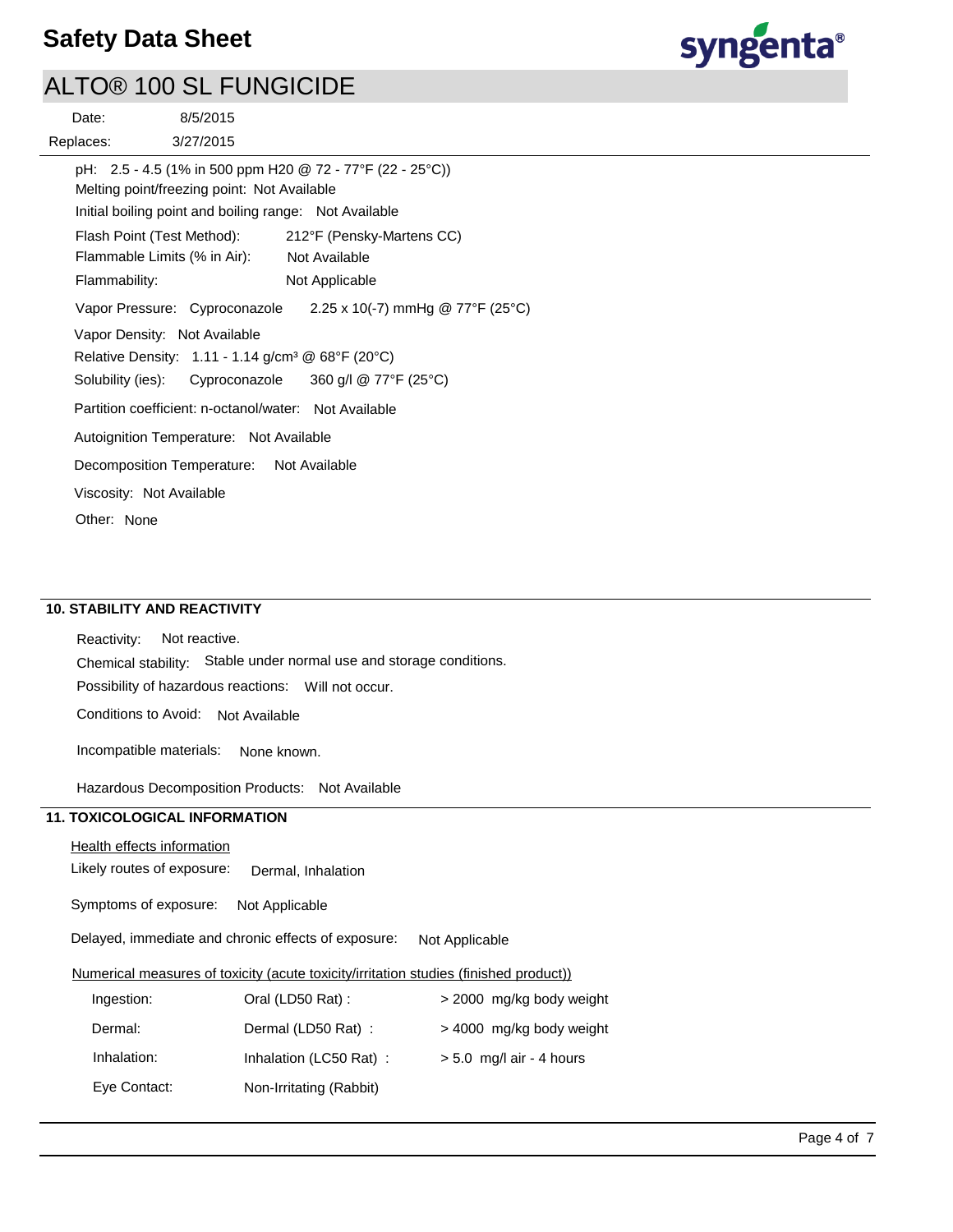

# ALTO® 100 SL FUNGICIDE

| 8/5/2015<br>Date:                                                                                            |                                                                                                    |  |  |  |  |
|--------------------------------------------------------------------------------------------------------------|----------------------------------------------------------------------------------------------------|--|--|--|--|
| 3/27/2015<br>Replaces:                                                                                       |                                                                                                    |  |  |  |  |
| Skin Contact:                                                                                                | Non-Irritating (Rabbit)                                                                            |  |  |  |  |
| <b>Skin Sensitization:</b>                                                                                   | Not a Sensitizer (Guinea Pig)                                                                      |  |  |  |  |
|                                                                                                              |                                                                                                    |  |  |  |  |
|                                                                                                              |                                                                                                    |  |  |  |  |
| Reproductive/Developmental Effects                                                                           |                                                                                                    |  |  |  |  |
|                                                                                                              | Cyproconazole: Maternal and fetal toxicity were observed at high dose levels (rats).               |  |  |  |  |
| <b>Chronic/Subchronic Toxicity Studies</b>                                                                   |                                                                                                    |  |  |  |  |
|                                                                                                              | Cyproconazole: Liver enlargements and decreased body weight (mice). Liver damage in rats and dogs. |  |  |  |  |
| Carcinogenicity                                                                                              |                                                                                                    |  |  |  |  |
|                                                                                                              | Cyproconazole: Liver tumors (mice only).                                                           |  |  |  |  |
| <b>Chemical Name</b>                                                                                         | NTP/IARC/OSHA Carcinogen                                                                           |  |  |  |  |
| n-Methylpyrrolidone                                                                                          | No                                                                                                 |  |  |  |  |
| Other ingredients                                                                                            | No                                                                                                 |  |  |  |  |
| [Alpha-(4-Chlorophenyl)-alpha-(1-                                                                            | No                                                                                                 |  |  |  |  |
|                                                                                                              | cyclopropylethyl)-1H-1,2,4-triazole-1-ethanol                                                      |  |  |  |  |
| <b>Other Toxicity Information</b>                                                                            |                                                                                                    |  |  |  |  |
|                                                                                                              | There are indications of developmental toxic effects from reproduction studies with cyproconazole. |  |  |  |  |
| <b>Toxicity of Other Components</b>                                                                          |                                                                                                    |  |  |  |  |
| Other ingredients<br>Not Established                                                                         |                                                                                                    |  |  |  |  |
| n-Methylpyrrolidone                                                                                          |                                                                                                    |  |  |  |  |
| Harmful if absorbed through the skin. May cause respiratory tract irritation. Repeated or prolonged exposure |                                                                                                    |  |  |  |  |
| may cause drying and cracking of the skin.                                                                   |                                                                                                    |  |  |  |  |
|                                                                                                              | Possible developmental hazard.                                                                     |  |  |  |  |
| <b>Target Organs</b>                                                                                         |                                                                                                    |  |  |  |  |
| <b>Active Ingredients</b>                                                                                    |                                                                                                    |  |  |  |  |
| Cyproconazole:                                                                                               | Liver                                                                                              |  |  |  |  |
| Inert Ingredients                                                                                            |                                                                                                    |  |  |  |  |
| Other ingredients:                                                                                           | Not Established                                                                                    |  |  |  |  |
| n-Methylpyrrolidone:                                                                                         | Eye, skin                                                                                          |  |  |  |  |
| <b>12. ECOLOGICAL INFORMATION</b>                                                                            |                                                                                                    |  |  |  |  |
| <b>Eco-Acute Toxicity</b>                                                                                    |                                                                                                    |  |  |  |  |

Cyproconazole: Fish (Rainbow Trout) 96-hour LC50 19 ppm Green Algae 5-day EC50 0.026 ppm Invertebrate (Water Flea) Daphnia Magna 48-hour EC50 26 ppm Bird (Bobwhite Quail) 14-day LD50 150 mg/kg

### Environmental Fate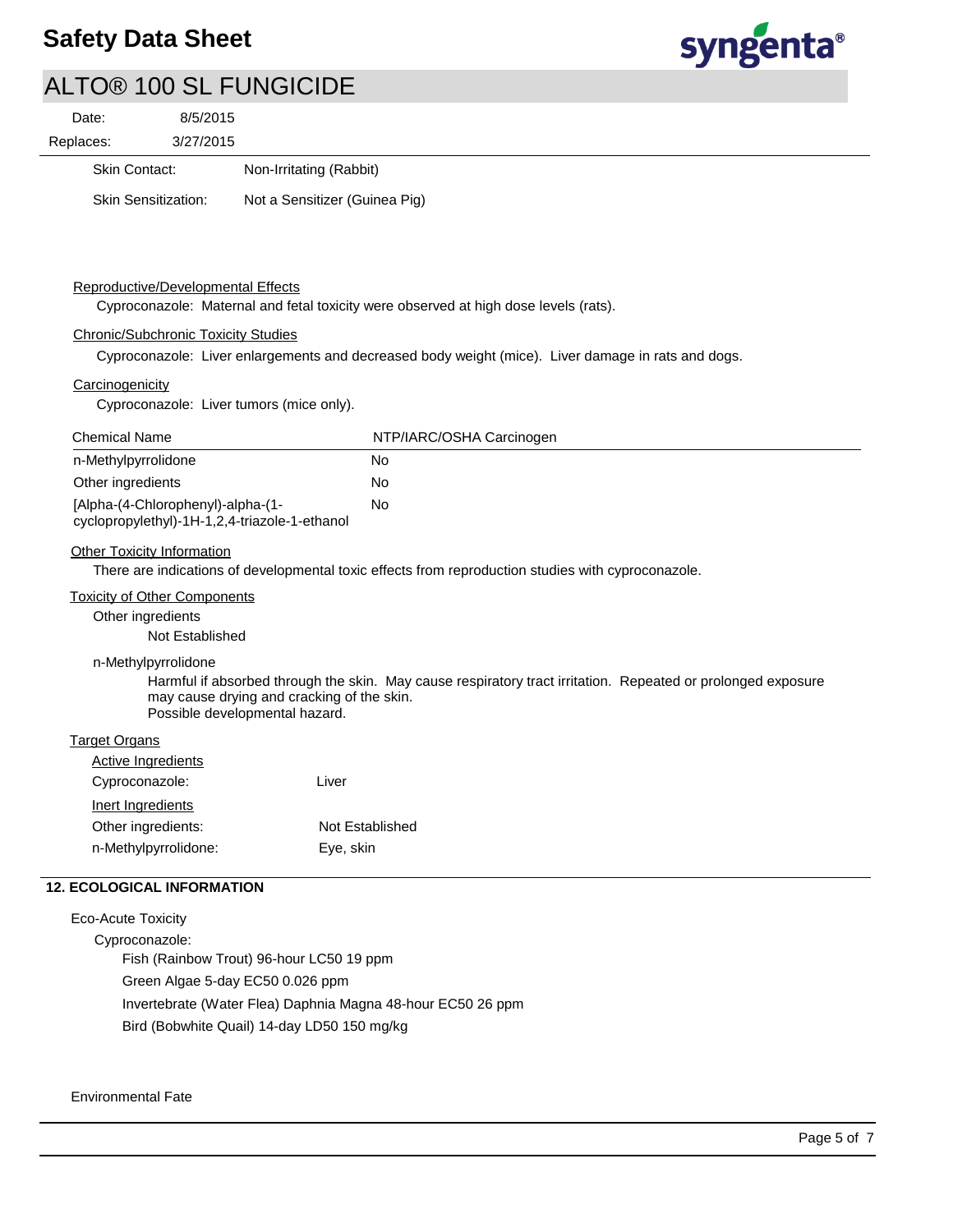

## ALTO® 100 SL FUNGICIDE

Date:

8/5/2015

3/27/2015 Replaces:  $rac{6}{5}$ 

Cyproconazole:

The information presented here is for the active ingredient, cyproconazole. Low bioaccumulation potential. Stable in soil and water. Low to moderate mobility in soil. Floats in water (after 24 h).

## **13. DISPOSAL CONSIDERATIONS**

Disposal:

Do not reuse product containers. Dispose of product containers, waste containers, and residues according to local, state, and federal health and environmental regulations.

Characteristic Waste: Not Applicable

Listed Waste: Not Applicable

## **14. TRANSPORT INFORMATION**

DOT Classification Ground Transport - NAFTA Not regulated

**Comments** 

Water Transport - International Proper Shipping Name: Environmentally Hazardous Substance, Liquid, N.O.S. (Cyproconazole), Marine Pollutant Hazard Class: Class 9 Identification Number: UN 3082 Packing Group: PG III

Air Transport Proper Shipping Name: Environmentally Hazardous Substance, Liquid, N.O.S. (Cyproconazole) Hazard Class: Class 9 Identification Number: UN 3082 Packing Group: PG III

#### **15. REGULATORY INFORMATION**

Pesticide Registration:

This chemical is a pesticide product registered by the Environmental Protection Agency and is subject to certain labeling requirements under federal pesticide law. These requirements differ from the classification criteria and hazard information required for safety data sheets, and for workplace labels of non-pesticide chemicals. Following is the hazard information as required on the pesticide label:

Caution: Harmful if swallowed, inhaled or absorbed through skin. Avoid contact with skin, eyes or clothing. Causes moderate eye irritation. Wash thoroughly with soap and water after handling and before eating, chewing gum, using tobacco or using the toilet. Remove and wash contaminated clothing before reuse.

EPCRA SARA Title III Classification: Section 311/312 Hazard Classes: Section 313 Toxic Chemicals: EPA Registration Number(s): 100-1226 Acute Health Hazard n-Methylpyrrolidone <10% (CAS No. 872-50-4)